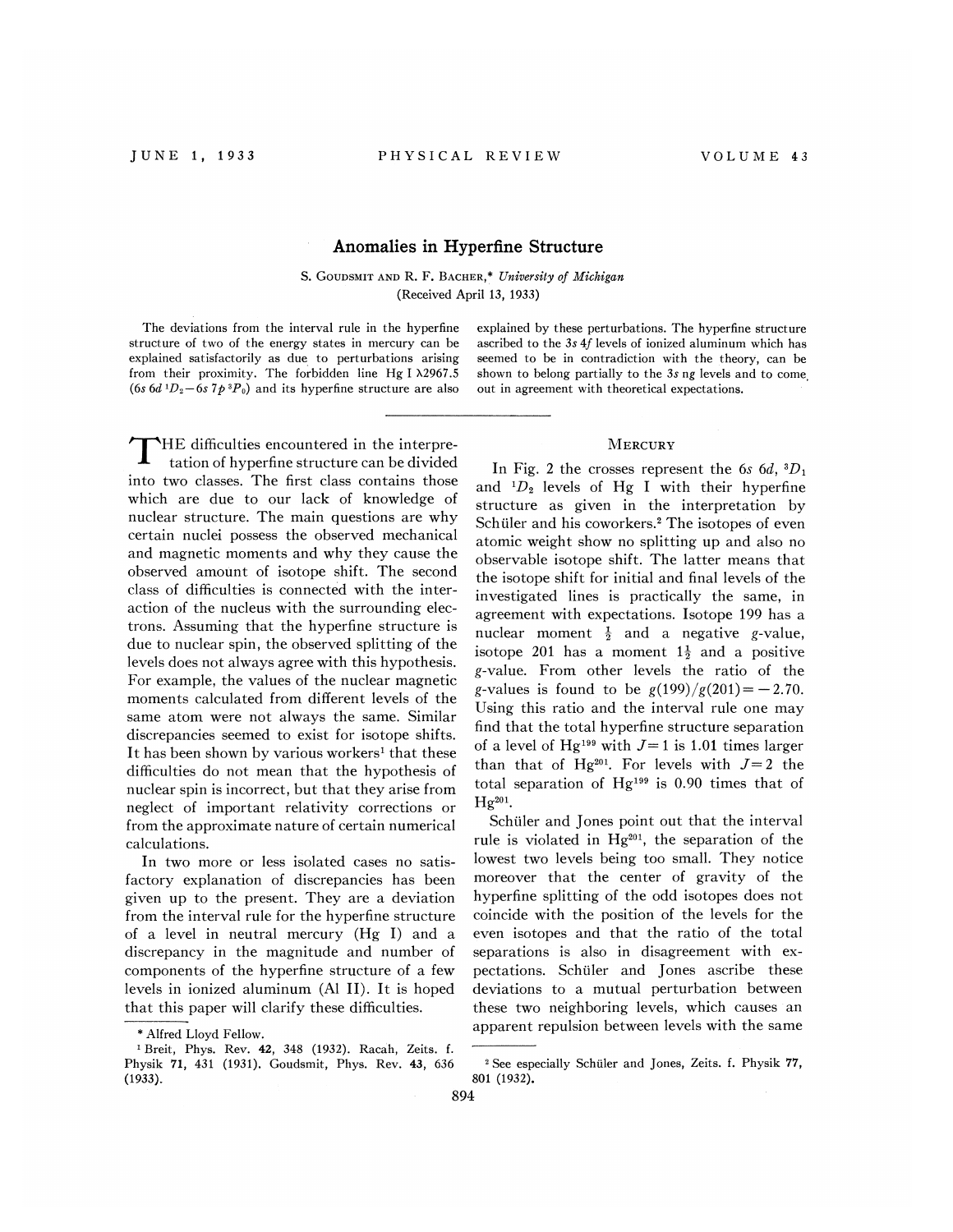quantum number  $F$ . We shall show that this supposition is for the most part correct.<sup>3</sup>

The perturbation in this case is similar to a beginning Paschen-Back effect since the hyper- .fine separation is of the same order as the distance between the two levels. It can be treated quantitatively in the same manner as the transition from one scheme of vector coupling to another. It is possible to write down simple expressions for the energy levels in the two extreme cases where the hyperfine structure is much smaller and where it is much larger than the distance between the two levels. This knowledge is sufficient to obtain the level pattern for all intermediate cases. We shall assume that the nuclear moment interacts with the 6s electron only and shall neglect its interaction with the 6d electron which is estimated to be more than a hundred times smaller. We shall also neglect perturbations due to levels farther away as it is too complicated to take them into account. Such perturbations are expected to be small but may perhaps explain why we do not find exact agreement between observed and calculated levels.

The distance between the two levels in case there is no hyperfine structure is denoted by  $X$ and is found from the even isotopes to be approximately  $3.0 \text{ cm}^{-1}$ . The exact value is not necessary for our purpose. The interaction of the nuclear moment with the 6s electron is of the form (1).

$$
E = A Is \cos (I, s) \tag{1}
$$

I and s are the nuclear spin and the spin of the s electron, respectively. From the hyperfine structure of other states in Hg I it is found that  $A$  is approximately  $1.20 \text{ cm}^{-1}$  for Hg<sup>199</sup> and  $-0.445$ for  $Hg^{201}$ .

In order to use the sum relations two extreme cases will be considered, first with the ordinary multiplet structure large compared to the hyperfine structure  $(X \gg A)$  and second with the hyperfine structure large compared to the ordinary multiplet structure  $(X \ll A)$ . In the latter case we shall pass to the limit and take  $X=0$  which means  $(j, j)$  coupling. By using the strict validity of the interval rule for  $X \gg A$  and the sum rule in passing from one extreme to the other, it is possible to find the energy values for the extreme cases. These energies, referred in each case to the largest F-value as zero, are given in Table I and plotted in Fig. 1. The two isotopes must, of course, be treated separately. In comparing Fig. 1 and Table I it must be noted that for Hg<sup>201</sup>, A is negative.

TABLE I. Energies of  ${}^3D_1$  and  ${}^1D_2$  in extreme coupling schemes.

| $Hg^{199} I = \frac{1}{2}$  | A≪X                                                                              | $X=0$                             |                 |
|-----------------------------|----------------------------------------------------------------------------------|-----------------------------------|-----------------|
| $F = 2\frac{1}{2}$          | $E=0$                                                                            | $E=0$                             | reference level |
| $F = 1\frac{1}{2}$          | $E' = -\frac{5}{8}A$<br>$E'' = X - \frac{3}{2}A$                                 | $E'=0$<br>$E^{\prime\prime} = -A$ |                 |
| $F = \frac{1}{2}$           | $E = X$                                                                          | $E=0$                             |                 |
| $Hg^{201} I = 1\frac{1}{2}$ | A≪X                                                                              | $X=0$                             |                 |
| $F = 3\frac{1}{2}$          | $E=0$                                                                            | $E=0$                             | reference level |
| $F = 2\frac{1}{2}$          | $E' = -\frac{7}{6}A$<br>$E'' = X - \frac{9}{2}A$                                 | $E'=0$<br>$E'' = -2A$             |                 |
| $F = 1\frac{1}{2}$          | $E' = -\frac{3}{2}A$<br>$E'' = X - \frac{1}{2}A$                                 | $E'=0$<br>$E'' = -2A$             |                 |
| $F = \frac{1}{2}$           | $E' = -\frac{15}{2}A$<br>$E'' = X - \frac{1}{2}A$                                | $E'=0$<br>$E'' = -2A$             |                 |
|                             | <b>TABLE II.</b> Calculated and observed levels of ${}^{3}D_1$ and ${}^{1}D_2$ , |                                   |                 |

| <b>TABLE 11.</b> Calculated and observed levels of $D_1$ and $D_2$ . |                  |                         |                          |                  |                          |                         |  |  |
|----------------------------------------------------------------------|------------------|-------------------------|--------------------------|------------------|--------------------------|-------------------------|--|--|
|                                                                      | Hg199            |                         |                          |                  | Hg201                    |                         |  |  |
|                                                                      | $\boldsymbol{F}$ | calc.                   | obs.                     | $\boldsymbol{F}$ | calc.                    | obs.                    |  |  |
| $3D_1$                                                               | $\frac{1}{2}$    | $0.300 \text{ cm}^{-1}$ | $0.329$ cm <sup>-1</sup> | $2\frac{1}{2}$   | $0.226$ cm <sup>-1</sup> | $0.260 \text{ cm}^{-1}$ |  |  |
|                                                                      | 1ł               | $-0.051$                | $-0.056$                 | 1į               | $-0.055$                 | $-0.065$                |  |  |
|                                                                      |                  |                         |                          | 릏                | $-0.258$                 | $-0.260$                |  |  |
| $1D_2$                                                               | $2\frac{1}{2}$   | 0.300                   | 0.301                    | $\frac{1}{2}$    | 0.480                    | 0.460                   |  |  |
|                                                                      | $1\frac{1}{2}$   | $-0.549$                | $-0.559$                 | $1\frac{1}{2}$   | 0.277                    | 0.279                   |  |  |
|                                                                      |                  |                         |                          | $2\frac{1}{2}$   | $-0.007$                 | $-0.022$                |  |  |
|                                                                      |                  |                         |                          | $3\frac{1}{2}$   | $-0.337$                 | $-0.335$                |  |  |

The information given in Table I is sufficient to write down quadratic equations,<sup>4</sup> the roots of which will give the positions of the levels for any intermediate value of  $A$  and  $X$ . These equations are given in (2) and (3).

<sup>4</sup> Goudsmit, Phys. Rev. 35, 1325 (1930).

<sup>3</sup> The perturbation in this case is not quite similar to that brought forward by Langer (Phys. Rev. 35, 649 (1930) and applied by Russell and Shenstone (Phys. Rev. 39, 415 (1932)) as was stated by Schiiler and Jones. In that case the perturbations arose from the large nondiagonal matrix elements in the electrostatic energy matrix. Here, rather, it is a change of coupling due to the close proximity of levels with diferent J values. This allows one to consider only  $F$  the total angular momentum as <sup>a</sup> constant of the motion, and no longer J. That it also causes a repulsion between levels of the same total quantum number is not particularly characteristic, as this is common to all quantum mechanical perturbations.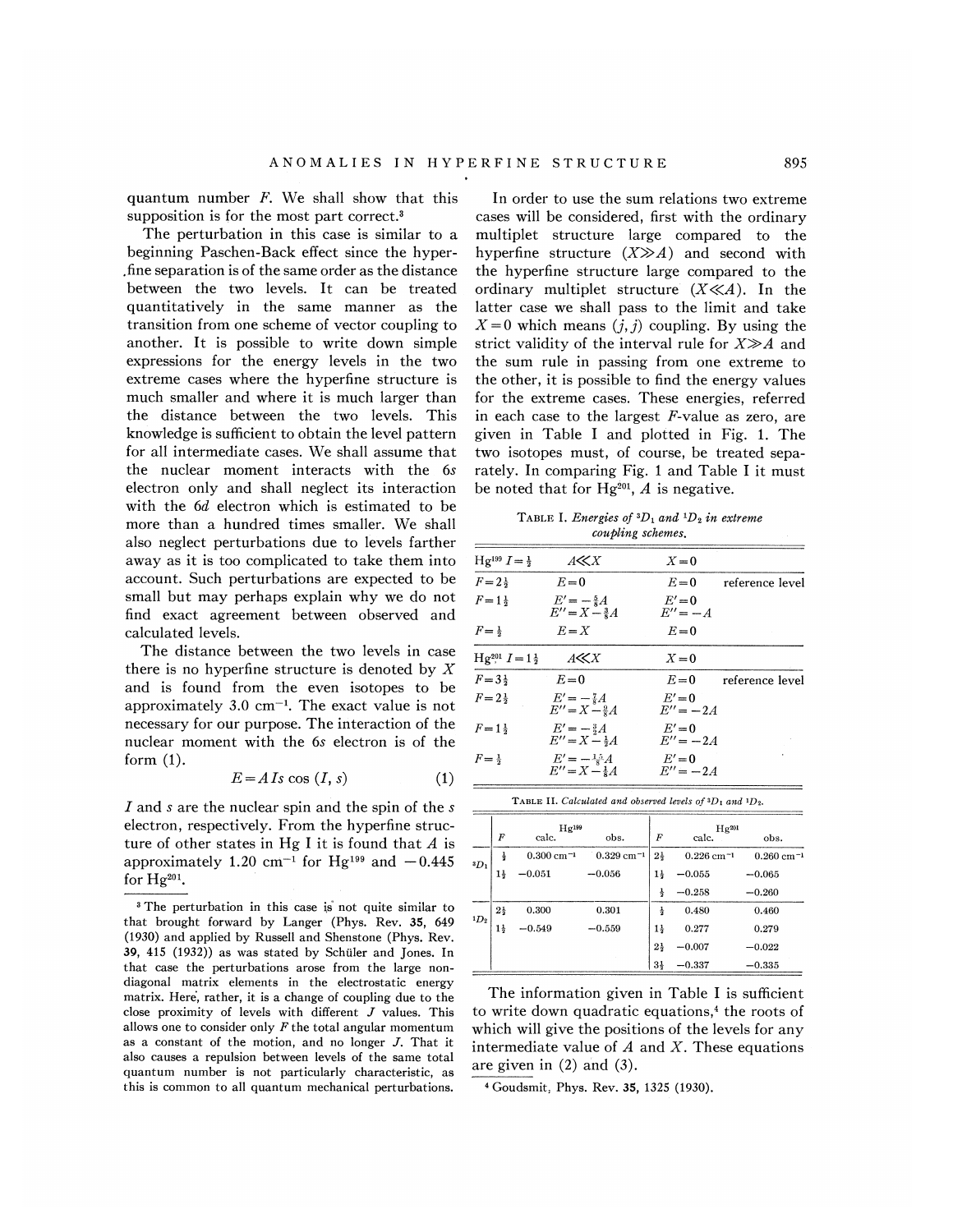Hg<sup>199</sup> 
$$
I = \frac{1}{2}
$$
  
\n $F = 2\frac{1}{2}$   $E = 0$  (2)  
\n $F = 1\frac{1}{2}$   $E^2 - (X - A)E - \frac{5}{8}XA = 0$  (2)  
\n $F = \frac{1}{2}$   $E = X$   
\nCenter of gravity  $G = \frac{3}{8}X + \frac{3}{4}A$   
\nHg<sup>201</sup>  $I = 1\frac{1}{2}$   
\n $F = 3\frac{1}{2}$   $E = 0$   
\n $F = 2\frac{1}{2}$   $E^2 - (X - 2A)E - \frac{7}{8}XA = 0$  (3)  
\n $F = 1\frac{1}{2}$   $E^2 - (X - 2A)E - \frac{3}{8}XA = 0$   
\n $F = \frac{1}{2}$   $E^2 - (X - 2A)E - \frac{1}{8}XA = 0$ 

Center of gravity  $G = \frac{3}{8}X + \frac{1}{4}A$ .

The level schemes in Fig. 2 give the positions of the levels calculated from (2) and (3), taking  $X=3.0$  cm<sup>-1</sup>;  $A(199)=1.20$  cm<sup>-1</sup> and thus from the known g ratio  $A(201) = -0.445$  cm<sup>-1</sup>. The crosses indicate the observed positions of the levels. Not only is there good agreement within each isotope, but the relative position of the levels of the two odd isotopes and their relation to those of the even isotopes fits very well. The outside level scheme of the figure indicates the



FIG. 1. Positions of 6s 6d  ${}^{3}D_1$  and  ${}^{1}D_2$  levels of Hg I for  $X \gg A$  and for  $X=0$ . For convenience the distance X at the left is not drawn to scale. It should be much larger than it is drawn in the diagram.

hypothetical position of the levels calculated from Table I if there were no perturbation. The small discrepancies which remain may well be due to perturbations by other levels or perhaps may be attributed to some uncertainty in the measurements of the highly complicated line patterns. Table II gives the calculated and observed levels referred to the position of the even isotopes.<sup>5</sup>

Perturbations of the type discussed here are always accompanied by anomalies in intensities and the occurrence of "forbidden" transitions. In cases where there are only two levels of the same total quantum number  $F$  which perturb each other, the intensity change is given by a simple expression. Let  $\delta$  denote the displacement of the level from the ideal position which it would have had without the perturbations and let  $\Delta$  be the distance of this level from the other one with the same quantum number  $F$ , also in the ideal case. Then the ratio of the intensity of the forbidden transition  $I_1$  to that of the allowed one  $I_0$  is given by (4)

$$
I_1/I_0 = \delta/(\Delta + \delta).
$$
 (4)

This can be derived by considering the secular determinant which gives rise to quadratic equations like those given above. One must expect therefore that for the odd mercury isotopes, transitions can occur from 6s  $6d<sup>1</sup>D<sub>2</sub>$  to odd levels with  $J=0$  and from  ${}^3D_1$  to odd levels with  $J=3$ . An example is the transition  ${}^{1}D_{2}-6s$  7*p*  ${}^{3}P_{0}$ , ) 2967.5. Fig. 3 represents the expected transitions and indicates the intensities as obtained from (4). One sees that one can expect two or perhaps three components to have been observed. Cardaun' indeed gives two components 0.76

896

<sup>&</sup>lt;sup>5</sup> Professor Breit has called our attention to the fact that our treatment of these mercury lines is really mathematically identical with the calculations of Casimir (Zeits. f. Physik 77, 811 (1932)). We believe, however, that our method is considerably simpler. Casimir concludes that there is grave disagreement between theory and experiment because he considers only the *ratio* of the displacements from the ideal positions. This ratio is too sensitive to small errors to justify Casimir's conclusion. He does not calculate the theoretical positions of the levels. Casimir's calculations are connected with ours by observing that his quantity  $D=\frac{1}{4}A$ . Using the values of A given above, Casimir's formulas give the same 6nal results as ours.

Cardaun, see Kayser and Konen, Vol. VII, page 674.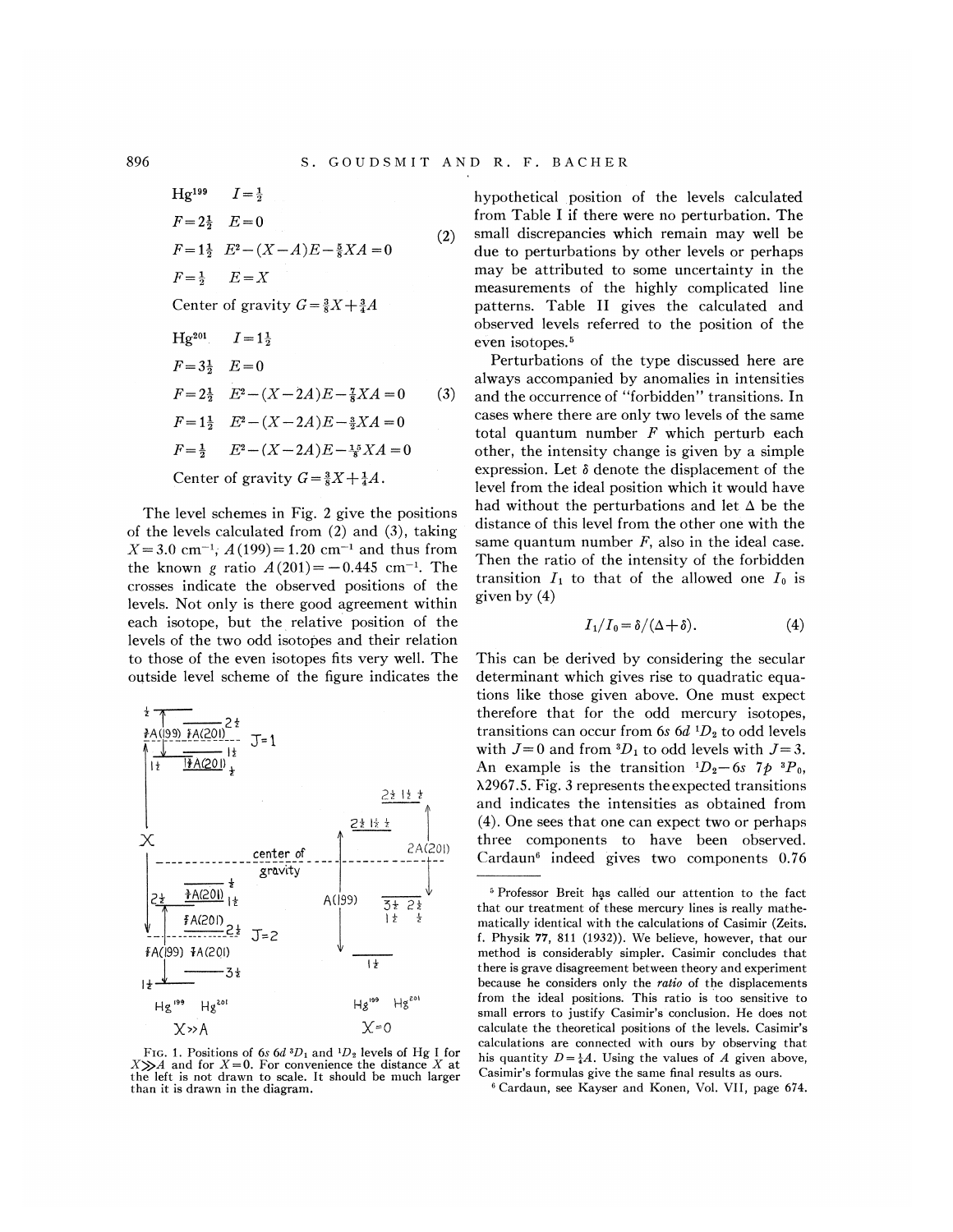

FIG. 2. Level diagram of 6s  $6d \frac{3D_1}{2}$  and  $\frac{1D_2}{2}$  of Hg I calculated with and without perturbation. The crosses<br>indicate the observed levels. The distance  ${}^{3}D_1-{}^{1}D_2$  is drawn about half its actual size, for convenience.

cm<sup>-1</sup>. apart. Wendt<sup>7</sup> also has observed two components  $(\Delta \nu = 0.70)$ , but his reproduction shows clearly that the one with larger frequency is broadened.

## ALUMINUM

In his work on the classification of the spectrum of ionized aluminum Paschen' found that the 3s  $4f \, {}^3F_4$ ,  ${}^3F_3$ ,  ${}^3F_2$  and  ${}^1F_3$  levels show hyperfine structure in combination with higher members of the 3s ng series. Since the separations were all nearly the same the structure was attributed to the hyperfine structure of the 3s 4f levels alone. This hyperfine structure was at first entirely impossible to understand as no other levels in Al II were known to show any separation. Recently, however, Ritschl' has discovered the presence of hyperfine structure in other levels of Al II and Al I and has determined the nuclear spin to be  $\frac{1}{2}$ . From the hyperfine structure found by Ritschl one can conclude that the 3s 4f levels must have a hyperfine structure of the order of magnitude of that assigned by Paschen. Nevertheless this structure is in disagreement with the theory and fails to explain why the  $3s$  4f terms do not show the same hyperfine structure in other combinations. In Al II the hyperfine structure is caused almost entirely by the deeply penetrating 3s electron present in most of the electron configurations. In such a case one expects configurations. In<br>Eq. (5) to hold.<sup>10</sup>

$$
A = \frac{1}{2}a(g-1). \tag{5}
$$

A is the separation factor for a given level and  $\alpha$ that of the s electron. This expression is strictly valid only for Russell-Saunders coupling, g being the Lande g-factor. The total width of the



FIG. 3. Calculated structure of the forbidden line  $\lambda$ 2967.5 (6s 6d <sup>1</sup>D<sub>2</sub> - 6s 7p<sup>3</sup>P<sub>0</sub>) of Hg I.

<sup>&</sup>lt;sup>7</sup> Wendt, Ann. d. Physik 37, 545 (1912).

Paschen, Ann. d. Physik 71, 537 (1923). See also Sawyer and Paschen, Ann. d. Physik 84, <sup>1</sup> (1927).

<sup>&#</sup>x27; Ritschl, Nature 131, 58 (1933).

<sup>&</sup>lt;sup>10</sup> Goudsmit and Bacher, Phys. Rev. 34, 1501 (1929).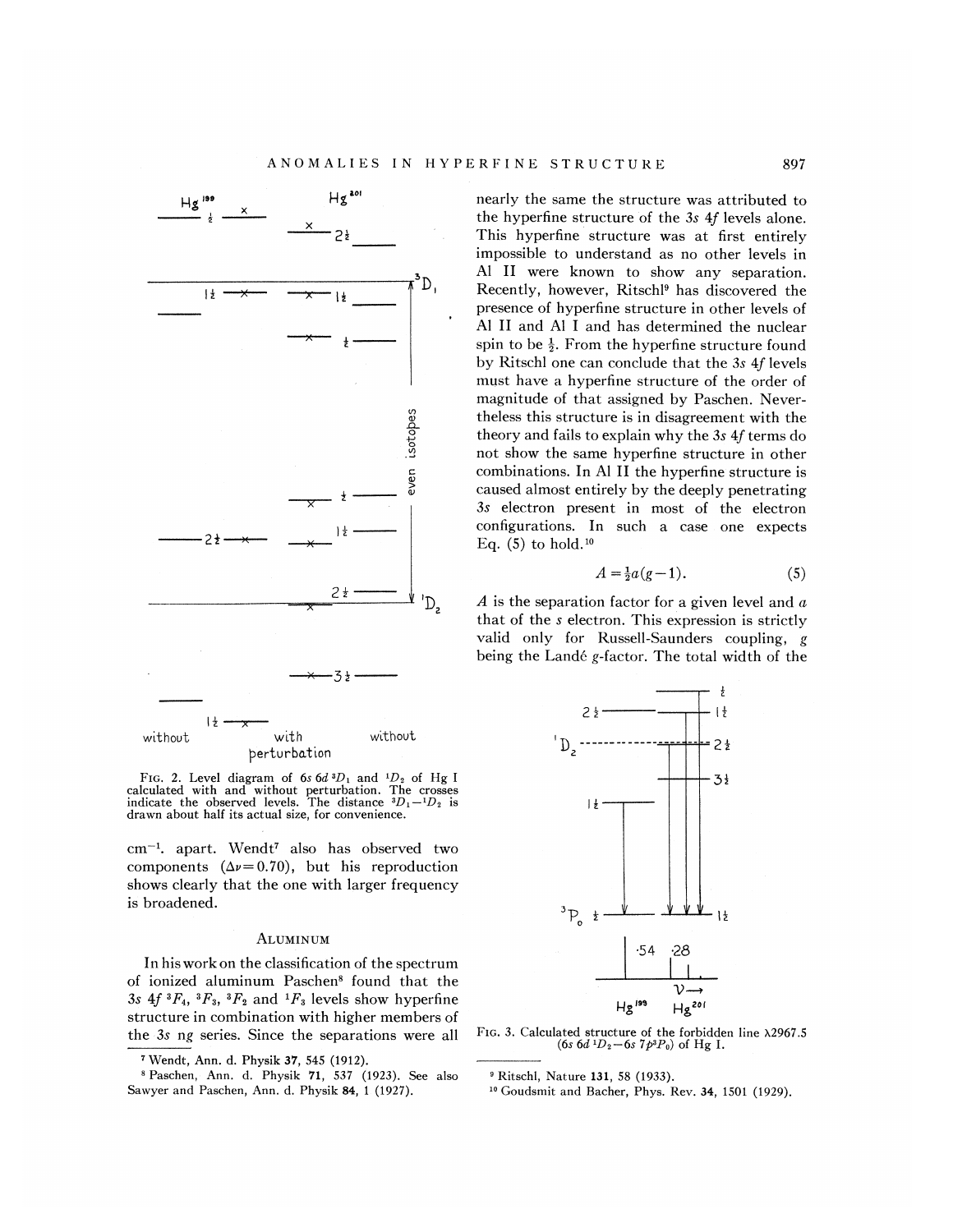splitting of the 3s 4f levels should be therefore

 ${}^3F_4$  : 9a/20,  ${}^3F_3$  : 7a/48,  ${}^3F_2$  :  $-5a/12$ ,  ${}^1F_3$  : 0.

The observed hyperfine structures are 0.10, 0.49, 0.25, 0.49 cm<sup>-1</sup>. The value for a derived from Ritschl's data is about  $a=0.50$  cm<sup>-1</sup> and one would expect therefore

$$
{}^3F_4: 0.23, {}^3F_3: 0.07, {}^3F_2: -0.21, {}^1F_3: 0 \text{ cm}^{-1}.
$$

Though the levels of the 3s nf series in aluminum are greatly perturbed by other levels, these perturbations cannot be the reason for the irregularities in the hyperfine structure of the 3s 4f state. The perturbing states do not contain a 3s electron and possess themselves no appreciable hyperfine structure.

The discrepancy can be removed entirely if one considers first that the 3s ng states also must possess a hyperfine splitting due to the 3s electron. The data indicate the interesting fact that for these states the hyperfine structure is larger than the multiplet splitting of the  ${}^{3}G$  as well as the singlet triplet distance from  ${}^{3}G$  to  ${}^{1}G$ . We have here an extreme coupling in which the nuclear spin is more strongly coupled to the 3s electron than the latter is to the g-electron. The hyperfine structure in this case will be that of the 3s electron, as if the g-electron were absent, and will thus be equal to  $a$ . The upper part of Fig. 4 gives the level scheme for this case. It will be the same for all higher members of the 3s ng series.

Special attention must be given to the selection and intensity rules for the transition from this extreme coupling to the other extreme of the F-states. Though it is possible to set up the intensity formulas, we believe that it is not necessary for this case to go into such complicated derivations. We shall restrict ourselves to simple correspondence considerations to find out which transitions will be strongest. In both extreme couplings the interaction between the orbit of the electron which makes the transition and the nuclear spin as well as that between the orbit and s-electron will be negligible compared to the other interactions. Therefore only such transitions may occur in which the position of the spin of the s-electron with respect to the nuclear spin is not altered. In the upper level of the G-state these spins are parallel, in the lower they are opposite. For the upper hyperfine levels of  ${}^{3}F_{4}$ 



FIG. 4. Interpretation of hyerpfine structure of the transitions  $3s \text{ ng } -3s \text{ 4}f$  in Al II.

and  ${}^{3}F_{2}$  they are also parallel and these levels will therefore combine principally with the upper- of the G-levels. The same reasoning shows that the lower G-level gives transitions to the lowest levels of  ${}^3F_4$  and  ${}^3F_2$  as shown in Fig. 4. For the other states nothing can be said with certainty from such simple considerations, but because of the fact that the  ${}^{3}F_{3}$  and  ${}^{1}F_{3}$  separations are expected to be so small, only two lines are observed anyway. For the relative intensity of the lines which are found, one would expect, from the intensity sum rules looking only at the lower levels  ${}^{3}F_{4}$  and  ${}^{3}F_{2}$ , that those lines to the  $F=4\frac{1}{2}$  and  $F=2\frac{1}{2}$  would be stronger. For  ${}^3F_3$  and  ${}^{1}F_{3}$  there is no criterion of this sort from the lower levels but it might be expected that the stronger components will be those to the upper  $G$ state as it has greater degeneracy. For the transition to  ${}^{3}F_{2}$  it will thus be the component of smallest frequency, for the others it will be that of largest frequency.

These considerations together with the expectation that the  ${}^{1}F_3$  should have no observable hyperfine structure leads to the interpretation of the observations given in Fig. 4. The 3s ng

898